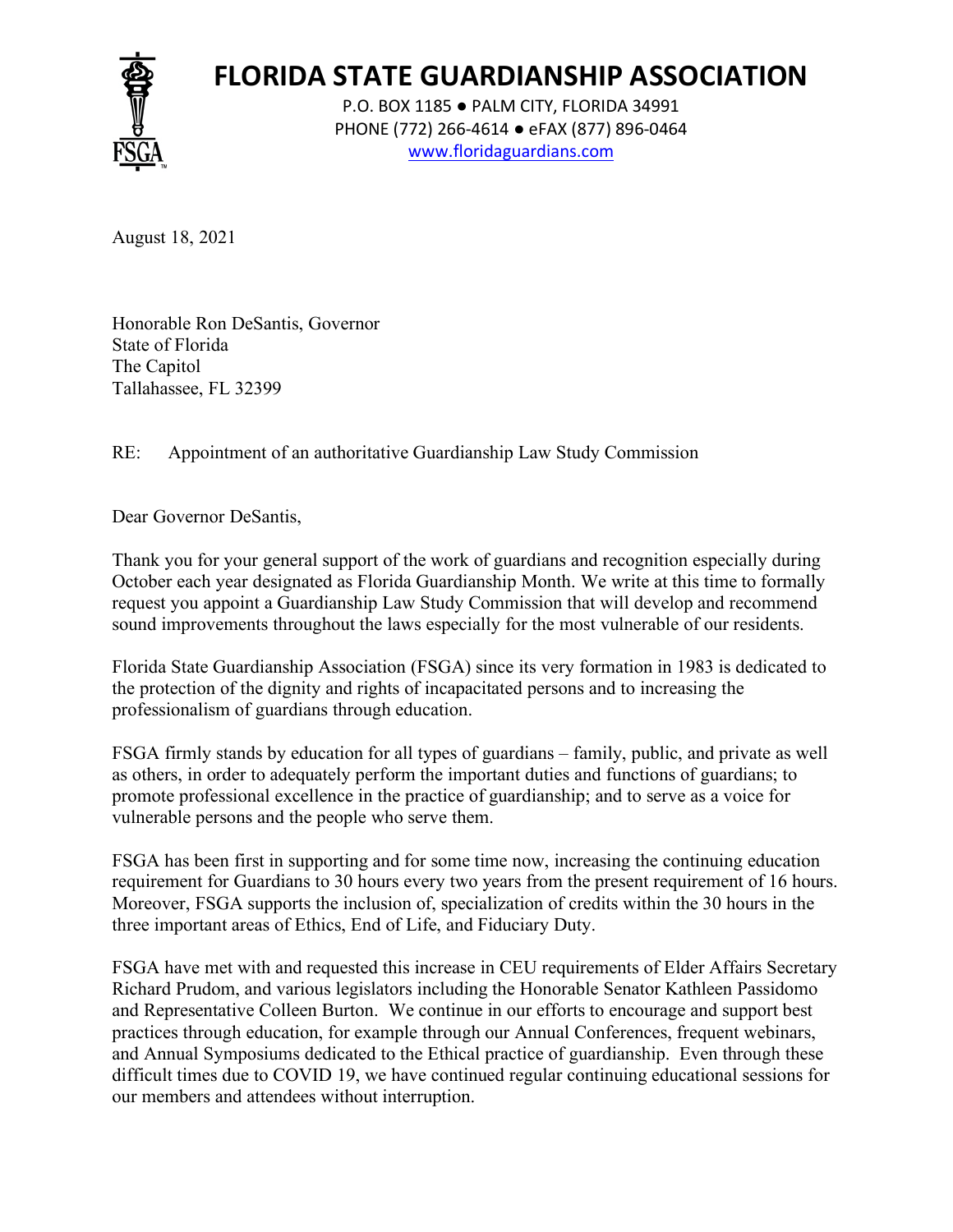Honorable Ron DeSantis, Governor August 18, 2021 Page 2

In our state, having the third largest in population in the country, there are many unique and difficult issues happening in the field of guardianship that require our attention. The geographic and demographic diversities are considerable. There are differences and nuances from region to region, across all the judicial circuits, and, yes, most certainly among all sixty-seven Clerks offices.

The clerks of the courts wear many hats and their responsibilities also differ from county to county. The following is the very first observation cited in the Florida Clerks of Court Study prepared for the Florida Legislature conducted by the MGT Consulting Group published on November 15, 2019:

*"The Clerks of Court play a vital role in the state's judicial system. Yet, if one were to start from scratch to rebuild a statewide system of Clerks of Court, it is unlikely that you would design the approach MGT observed in Florida today, which is evident in the inconsistencies in the way court-related functions are managed across jurisdictions."*

The population increase in Florida over the years has been staggering and well known to everyone. For those 65 years of age or older, the estimated increases from 2000 to 2020 have been particularly dramatic. Basically, the older population is the fastest growing demographic group.

While legal guardianship is often thought of in the context of older individuals, the guardianship arena also assists minors as well as adults of any age who are incapacitated. Guardians are appointed by a Court to assist individuals with disabilities of any age, whether the incapacity or disability arises as early as birth or develops with age. Guardians may be appointed on either a temporary or permanent basis. Accordingly, the range of issues which are addressed by guardianship are complex and are increasing over time.

There have been significant changes in the guardianship laws in the last several years, and there is a proposal to enact an entirely new chapter in the Florida Statutes to replace our current guardianship laws. In order to deal with the complex landscape of guardianship, a piecemeal approach, and in particular without sufficient analysis is not the best.

FSGA is concerned an on-going "task force" is not well aimed on addressing statewide issues, and it has certainly been formed in haste. This effort is, frankly, lacking in representation from across judicial circuits and from the Judiciary. The few total hours scheduled is illogical and a disservice to all concerned. Even within this fast time table, hardly any time is being set aside for substantive deliberations. Notwithstanding, and amazingly, a target date has been set for the